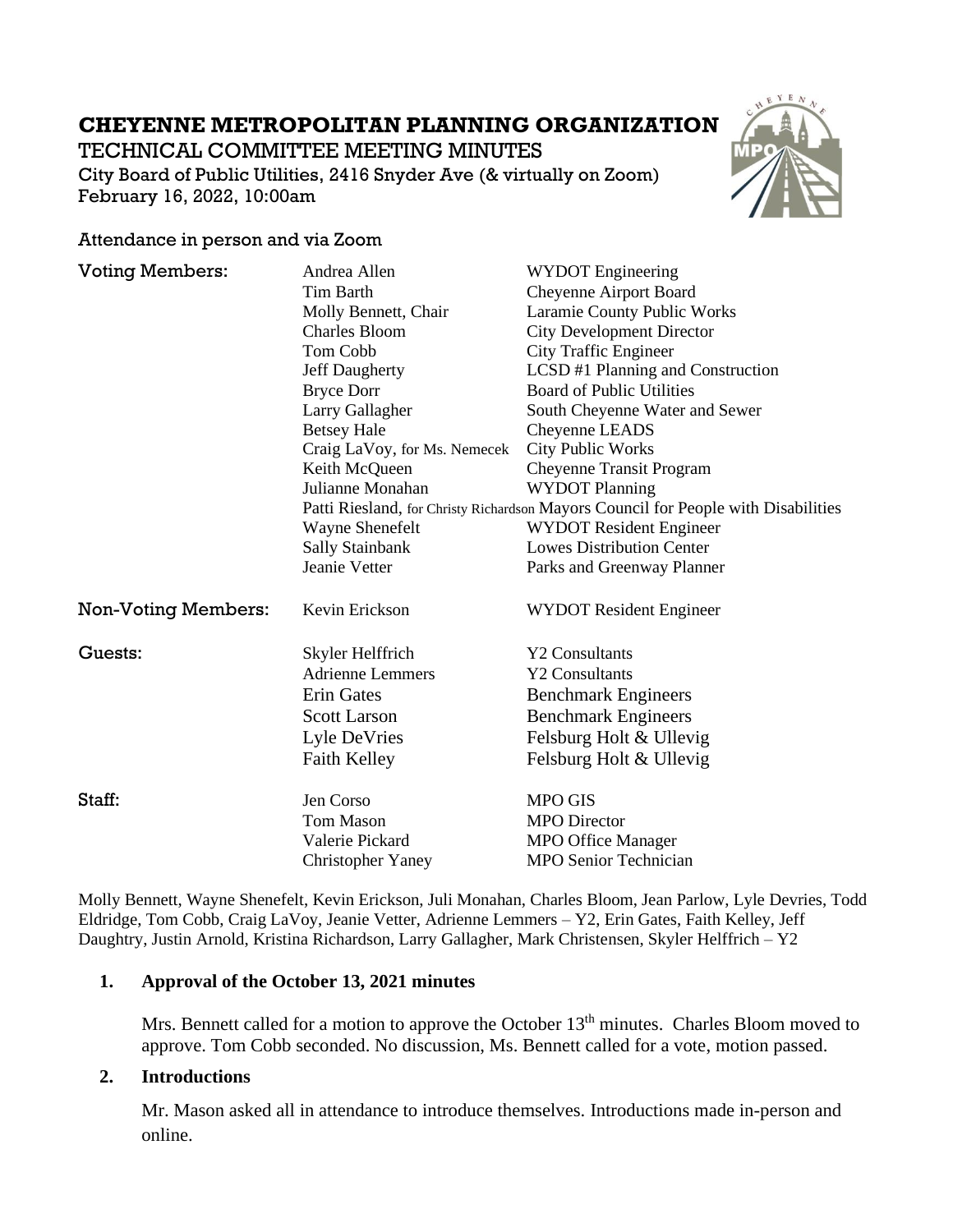# **3. Election of Chair and Vice-Chair**

Mrs. Bennet are there any nominations? Mr. Cobb motions to keep Chair and Vice Chair, Mr. Shenefelt seconds. Mrs. Bennet called for a vote, motion passes.

# **4. Updates on MPO Planning Projects**

# **a.** *East Pershing Plan*

Mr. Helffrich presents plan to cover existing conditions, traffic analysis, public engagement, proposed corridor treatments and drainage review. There has been a lot of development in the area, Pershing is a 3-lane arterial. New Elementary Schools; Sunrise, Saddle Ridge and another proposed new school. Topics covered included: Very little pedestrian and bicycle paths. Traffic Analysis: Safety Review, Traffic Volumes and Capacity, Intersection of Whitney and Pershing. Public Engagement: Saddle Ridge Elementary Open House #1, social pinpoint website, acknowledgement of speeding issues, pedestrian accommodations, and a roundabout at Whitney. Phase II Saddle Ridge Open House #2 and social pinpoint website. Proposed corridor treatments: Three lanes with shared left turn, curb & gutter, bike lanes, alternating 6' to 8' width detached sidewalks. Short Term treatments are pedestrian accommodations, safety  $-$  signage  $\&$  enforcement, four way stop at Whitney and Pershing, Long Term treatments right of way acquisition, access management and geometry realignment and a roundabout. Drainage Review: Four discharge locations, Dry Creek, Hess property, East Park/Whitney Road South, and Christensen Road South. Considerations are if this should remain as an open ditch vs subsurface infrastructure. Main goal is to redirect flow from Hess property to East Park drainage.

*Mr. Bloom: You mentioned to reach out to property owners for land acquisition.*

*Mr. Helffrich: In reaching out to the landowners; this is for access management and to get a big picture of what they would be open to.*

*Mr. Bloom: Just wanted to clarify.*

*Mr. Cobb: Regarding Public Involvement Participation, were in the area are they from?*

*Mr. Helffrich: Everyone who I spoke with lived in the immediate area.*

*Mr. Cobb: The Hess property, has anyone contacted John or Ken Hess?* 

*Mr. Helffrich: No.* 

*Mr. Cobb: Was there a discussion on reducing lane widths to 11' along with the buffered bike lanes?*

*Mr. Helffrich: We did propose that option, the steering committee directed us to standard widths as per UDC.*

*Mr. Cobb: What is the diameter of the roundabout?*

*Mr. Hellfrich: It is 120' inscribed circle.*

*Mr. Bloom: Mr. Hess was at the first public meeting, there was a conversation, and he is aware of the project. He said that he has no plans to change the use of his land. His primary concern is his horses, and that they are protected.*

*Mr. Cobb: Has anyone approached Mr. Hess about his drainage and his preference? I have another drainage issue with him from a subdivision close by. He likes having the*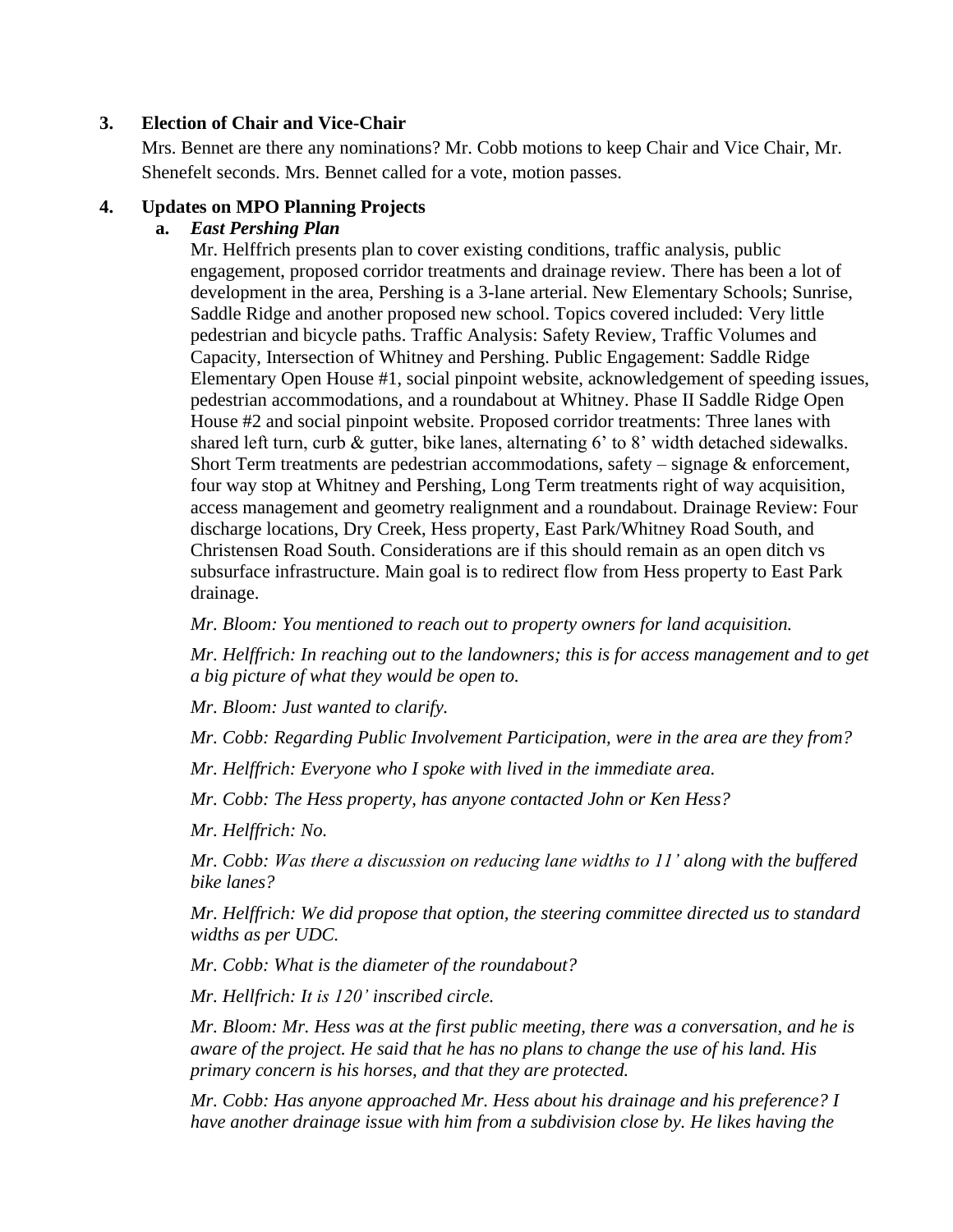*water, but I don't know if he wants all of it.*

*Mr. Hellfrich: No, we discovered this after our first public meeting.*

*Mrs. Lemmers: I can have a conversation with John Hess.*

*Mrs. Bennett: I am looking at the GIS, there are parts of this corridor that are in the City and the County. Have there been discussion on annexing Pershing into the City?*

*Mr. Cobb: I am not aware of any discussion on this.*

*Mr. Cobb: There is a reference to 2026 for construction, this is something that I do not even have on my radar.*

*Mr. Hellfrich: Our traffic planner suggests in the near short term a 4-way intersection at Whitney and Pershing.*

*Mr. Cobb: Your recommendation will be to complete this in Phases?*

*Mr. Hellfrich: Yes*

#### **b. Walterscheid Corridor Plan**

Benchmark Engineers: Erin Gates, Scott Larson, DeVries, Faith Kelley

The plan is to update to a minor arterial from Deming Dr to College Dr. Conversion to a Complete Street and template for future development. This project will develop 35% design plans: vertical alignments, intersection improvements, stormwater drainage improvements, utility upgrades, greenway and other pedestrian and bicycle movements. This plan now includes the intersection at Fox Farm. We have submitted a preliminary draft of the plan, a public meeting will be held March 22<sup>nd</sup>, gather feedback from Steering Committee. Walterscheid should be a minor arterial and is currently acting as a collector. Part of the project is to bring this to a Complete Street, vehicles, pedestrians, bicyclists and transit services. There are a number of physical constraints. 3 bridges, 80' right of way at many locations, greenway underpass south of Jefferson, and utility conflicts (overhead and underground).

Mr. DeVries: Existing Traffic Conditions: traffic counts were collected. The traffic operations are acceptable for all intersections except the intersection of Fox Farm. Travel speeds on the south side of Waltersheid are at posted speeds. At Fox Farm there were 17 crashes. Multimodal Conditions, inconsistent or missing sidewalk, constrained travel space for bicyclist and lack of signage. Reginal Demand Model, there is aggressive growth anticipated, growth includes development along corridor and outside of study area. Suggested Improvements: corridor will not provide adequate capacity for growth. Need for additional turn lanes, traffic control modifications and widening to provide additional through lanes. Roundabouts are being considered at Deming and Fox Farm, signalization of Jefferson intersection. We focused on a three-lane section.

Mrs. Gates: Stormwater drainage: Excluded area north of Fox Farm, the Allison draw has adequate capacity. We have had one public meeting; a number of people were excited about a roundabout at Fox Farm. Moving forward we are planning a 3-lane minor arterial 80' right of way, Intersection Improvements, Greenway and sidewalks and drainage improvements. This plan is based on the UDC standard, 2 lanes under the 1-80 bridge, there will be no parking on the street, type B rollover curb at residences. The intersections: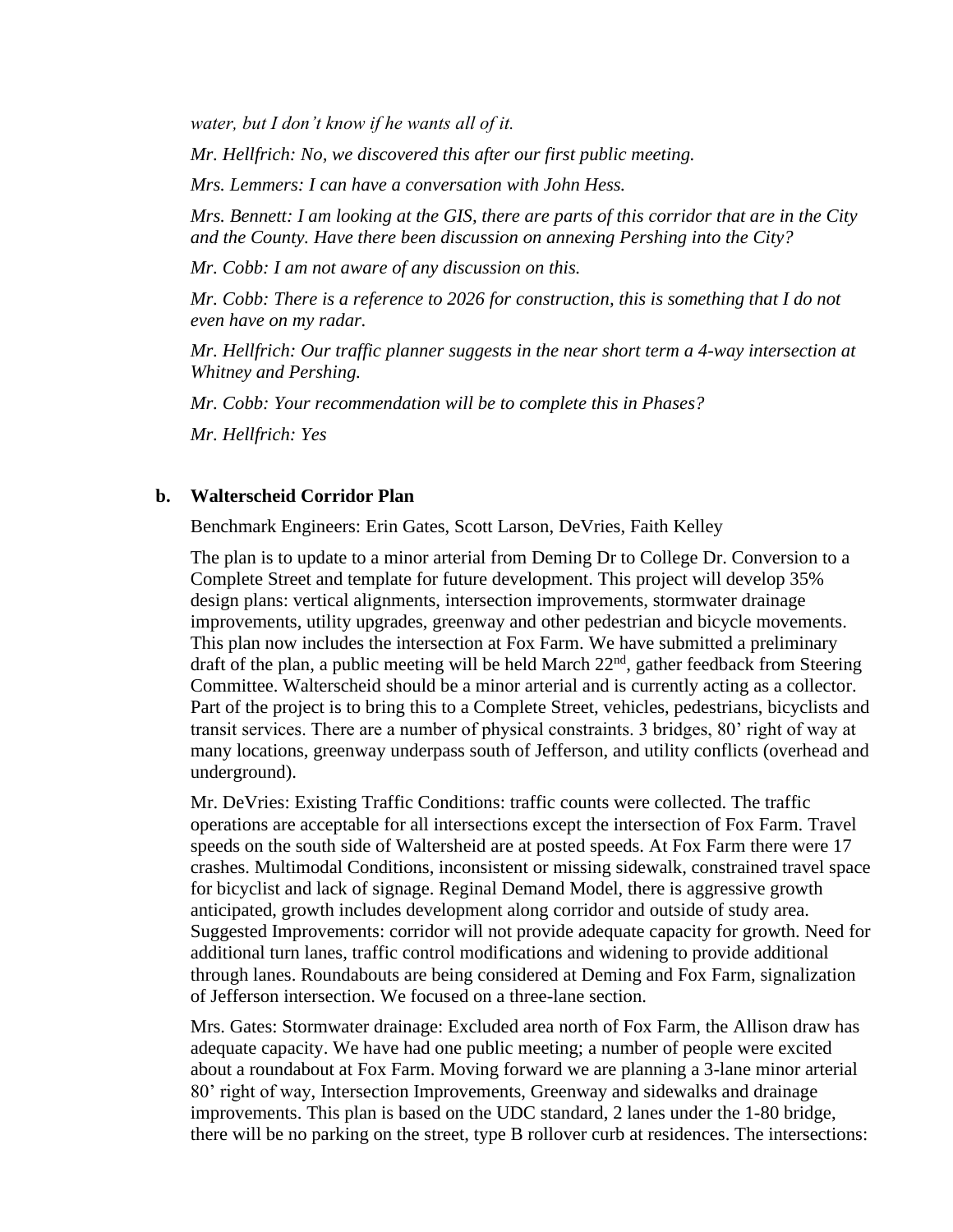auxiliary turn lanes, signalization or roundabout at Fox Farm and possibly Deming. Pedestrians and bicyclists: Greenway will be on the west side from Deming to Fox Farm and on the East side from Fox Farm to College. Sidewalk installed from Fox Farm to Rossman, provide pedestrian protection at bridges and on-street bike lanes. Stormwater Drainage: Install approx. 1000lf of 36" pipe, inlets at key locations and replace the culvert near Serenade and Dot Ray and extend to the Allison Channel. The Plan: phased improvements pavement markings, sidewalks, intersection improvements and obtain rights-of-way for the future.

*Mrs. Bennett: Has there been discussions regarding the project being partially in the City and the County.*

*Mrs. Gates: West side is in the City and East side is in the County.*

*Mrs. Bennett: I would prefer that it is consistent all the way across. Charles, in this situation would we be able to get the County side into the City?*

*Mr. Bloom: Yes, we will have some discussions with the City and County Commissioners, it is not unreasonable to see Walterscheid brought into the City limits.*

*Mrs. Bennett: We are already in discussion with City Public Works*

*Mr. Bloom: I think the City cross section if fine there.*

*Mr. Cobb: Erin has there been discussion with Chief Kopper on the Fire station on Fox Farm and navigating the fire trucks through the intersection?*

*Mrs. Gates: We have not yet discussed this with the Fire Department, we are aware that the intersection needs to accommodate them.*

*Mr. Cobb: From the functional standpoint of Walterscheid and Fox Farm, if it was a signal in the peak PM level service D, but I only see that we haven't dedicated the righthand turn lane, it's a single through and dedicated right, what is driving the LOS 'D'?*

*Mr. DeVries: Intersection 5 – The Prosser intersection has left turns with stop-controlled intersection and has a higher morning volume in the morning. Intersection 4 – The Allison intersection is signalized, we are looking to get to a D or better, we have added turn lanes on all the approaches.*

*Mr. Cobb: I would like to understand the Fox Farm Intersection and why we didn't go exclusive and is that contributing to the D?*

*Mr. DeVries: We always start with turn lanes rather than adding through lanes, to see if that would help.*

*Mr. Cobb: With the dedicated right turn lanes or bypass lanes we are not getting the speed to go down.*

*Mr. DeVries: The bypass lanes would move through without the traffic moving on the interior circle of the roundabout.*

*Mr. Bloom: Did you take into consideration the lane markings and anticipated alignment of lanes on Walterscheid, Division and College. What is the status on the Division project?*

*Mrs. Bennett: We did look at the Division Plan, and we can certainly look again at that project.*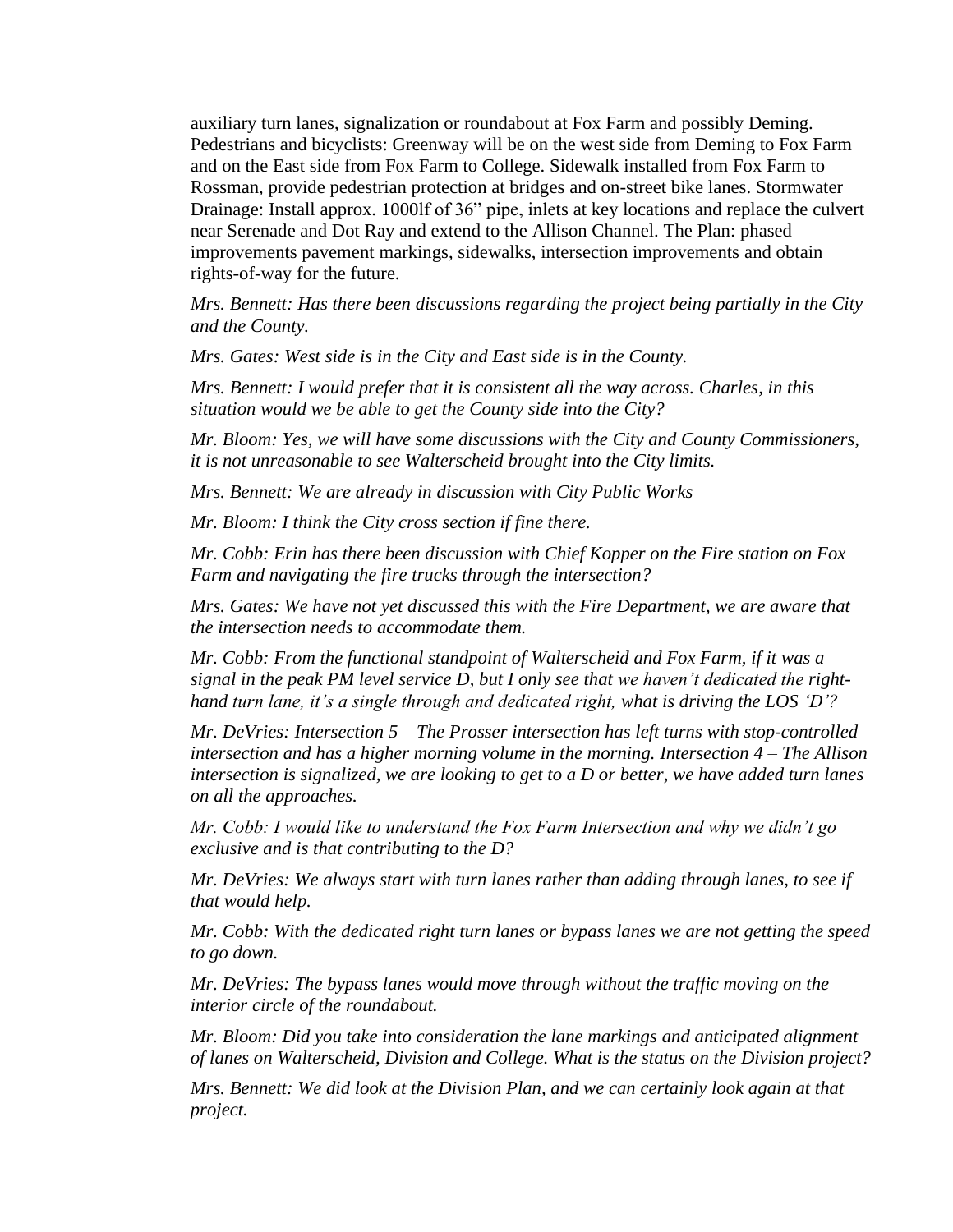*Mrs. Bennett: We are about 3 years out on that project.*

*Mr. Cobb: Ignore the north side of College and use the current plan.*

*Mr. DeVries: That intersection is shown with a service level F, with heavy volumes. More lanes could be needed in the future.*

## **d.** *Transit Development Plan*

Megan McPhillimy with LSC: We are very early on in our planning process, at our next meeting in May we will have several interim reports. Looking to complete a 5-year TDP for Cheyenne. Impact of Covid-19 on operations, future growth in the area and to coordinate with concurrent planning efforts. The Project Background is to reflect community needs and priorities, funding, efficient use of resources, new concepts for transit delivery and flexibility for implementation. Project goals are to engage the entire community including underrepresented populations, have a renewed vision, improve the speed of service, build on the existing micro-transit service, add long-term recommendations, grow ridership and improve efficiency and cost effectiveness. Existing conditions: we are reviewing Public Outreach: We are focused on equitable engagement; we are using in-person and online methods and reaching out to our Spanish speaking population. Later service hours more direct, improved accessibility. We have a project website, 2 online surveys and a focus group with CTP operators. Riders liked the mobile app to track busses in real time. Limited operating hours, need more direct service routes and transfers between destinations. Destinations for riders are generally in the current service area. Riders would like to see improved accessibility, faster service, improved bus stop amenities and greater collaboration.

*Mr. Bloom: Regarding your responses, have you been able to pick up Spanish residents?*

*Ms. McPhillimy: We have our Spanish surveys out there but have not had any Spanish responses.*

#### **e. Wyoming/Colorado Transit Feasibility Plan**

Mr. Mason: The new study that originated between the directors of Wyoming and Colorado DOT's is a transit feasibility study to see if there is a demand for developing transportation between us. The funding for the study will be divided four ways between WYDOT, CDOT, Cheyenne MPO and the Front Range MPO. There are 2 contracts, one for Wyoming and one for Colorado.

## **f. East Park Greenway**

Mr. Mason: Looking at getting a connection from East Park and getting Greenway across the railroad into the south to Cheyenne LEADS property. Our first public open house has not been scheduled yet but will be in conjunction with the City's Planned Development for East Park.

# **g. Connect 2045 Master Plan Amendments**

Mr. Mason: I sent everyone a map, The Planning & Development Dept and MPO are proposing changes to the Future Land Use and Transportation Plan. There are 31 recommended changes and listed in the memo that was sent out. One purposed to the recommended changes is to bring the Master Transportation Map in alignment with the